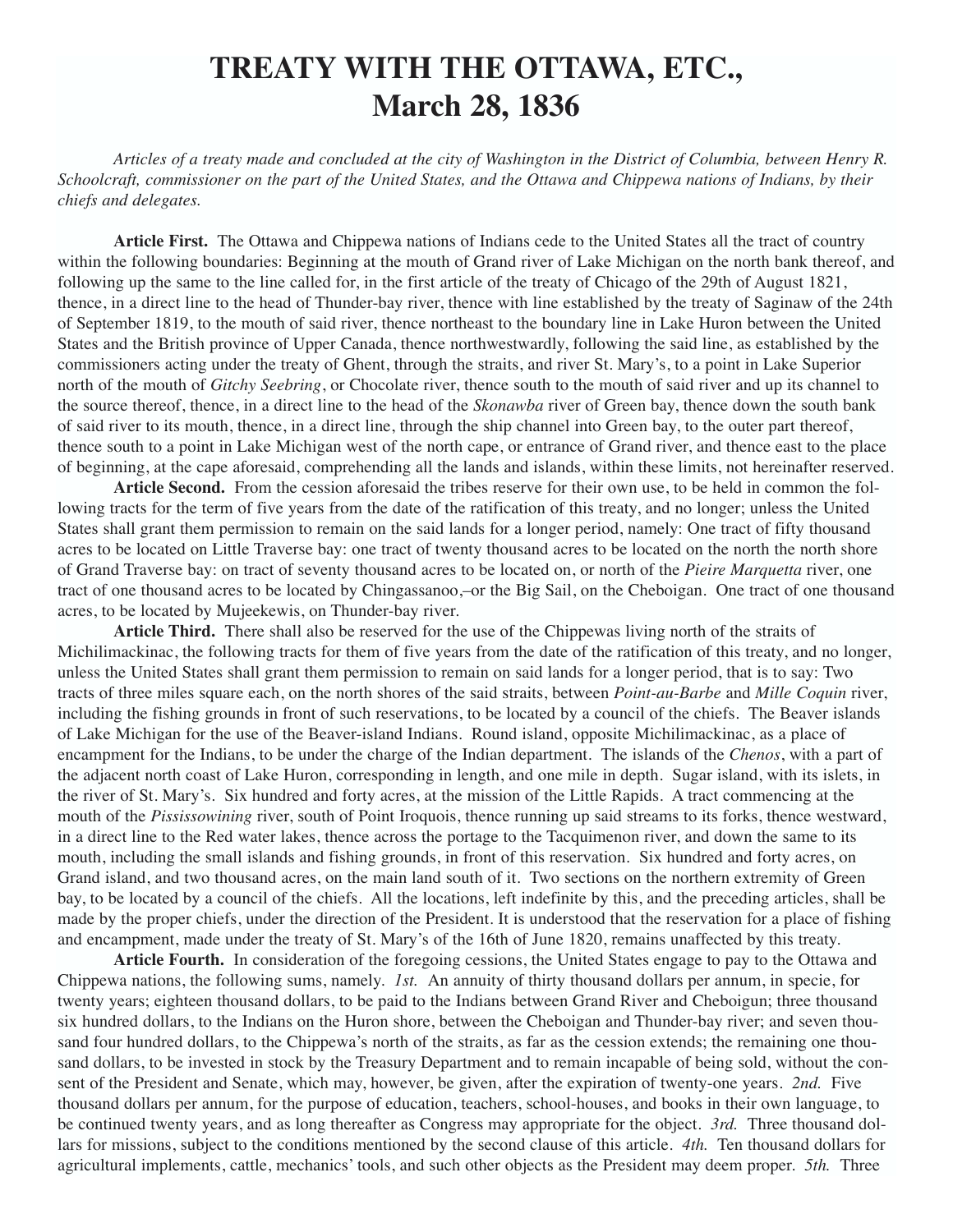hundred dollars per annum for vaccine matter, medicines, and the services of physicians, to be continued while the Indians remain on their reservations. *6th.* Provisions to the amount of two thousand dollars; six thousand five hundred pounds of tobacco; one hundred barrels of salt, and five hundred fish barrels, annually, for twenty years. *7th.* One hundred and fifty thousand dollars, in goods and provisions, on the ratification of this treaty, to be delivered at Michilimackinac, and also the sum of two hundred thousand dollars, in consideration of changing the permanent reservations in article two and three to reservations for five years only, to be paid whenever their reservations shall be surrounded, and until that time the interest on said two hundred thousand dollars shall be annually paid to the Indians.

**Article Fifth**. The sum of three hundred thousand dollars shall be paid to said Indians to enable them, with the aid and assistance of their agent, to adjust and pay such debts as they may justly owe, and the overplus, if any, to apply to such other use as they may think proper.

**Article Sixth.** The said Indians being desirous of making provision for their half-breed relatives, and the President having determined, that individual reservations shall not be granted, it is agreed, that in lieu thereof, the sum of one hundred and fifty thousand dollars shall be set apart as a fund for said half-breeds. No person shall be entitled to any part of said fund, unless he is of Indian descent and actually resident within the boundaries described in the first article of this treaty, nor shall any thing be allowed to any such person, who may have received any allowance at any previous Indian Treaty. The following principles, shall regulate the distribution. A census shall be taken of all the men, women, and children, coming within this article, As the Indians hold in higher consideration, some of their half-breeds than others, and as there is much difference in their capacity to use and take care of property, and consequently, in their power to aid their Indian connexions, which furnishes a strong ground for this claim, it is, therefore, agreed, that at the council to be held upon this subject, the commissioner shall call upon the Indian chiefs to designate, if they require it, three classes of these claimants, the first of which, shall receive one-half more than the second, and second, double the third. Each man, women, and child shall be enumerated, and an equal share, in the respective classes, shall be allowed to each. If the father is living with the family, he shall receive the shares of himself, wife, and children. If the father is dead, or separted from the family, and the mother is living with the family, she shall have her own share, and that of the children. If the father and mother are neither living with the family, or if the children are orphans, their share shall be retained till they are twenty-one years of age; provided, that such portions of it as may be necessary may, under the direction of the President, be from time to time supplied for their support. All other persons at the age of twenty-one years, shall receive their shares agreeably to the proper class. Out of the said fund of one hundred and fifty thousand dollars, the sum of five thousand dollars shall be reserved to be applied, under the direction of the President, to the support of such of the poor half-breeds, as may require assistance, to be expended in annual installments for the term of ten years, commencing with the second year. Such of the half-breeds, as may be judged incapable of making a proper use of the money, allowed them by the commissioner, shall receive the same installments, as the President may direct

**Article Seventh.** In consideration of the cessions above made, and as a further earnest of the disposition felt to do full justice to the Indians, and to further their well being, the United States engage to keep two additional blacksmithshops, one of which shall be located on the reservation north of Grand river, and the other at the *Sault Ste. Marie*. A permanent interpreter will be provided at each of theses locations. It is stipulated to renew the present dilapidated shop at Michilimackinac, and to maintain a gunsmith, in addition to the present smith's establishment, and to build a dormitory for the Indians visiting the post, and appoint a person to keep it, and supply it with firewood. It is also agreed, to support two farmers and assistants, and two mechanics, as the President may designate, to teach and aid the Indians, in agriculture, and in the mechanic arts. The farmers and mechanics, and the dormitory, will be continued for ten years, and as long thereafter, as the President may deem this arrangement useful and necessary; but the benefits of the other stipulations of this article, shall be continued beyond the expiration of the annuities, and it is understood that the whole of this article shall stand in force, and inure to the benefit of the Indians, as long after the expiration of the twenty years as Congress my appropriate for the objects.

**Article Eighth.** It is agreed, that as soon as the said Indians desire it, a deputation shall be sent to the southwest of the Missouri River, there to select a suitable place for the final settlement of said Indians, which country, so selected and of reasonable extent, the United States will forever guaranty and secure to said Indians. Such improvements as add value to the land, hereby ceded, shall be appraised, and the amount paid to the proper Indian. But such payment shall, in no case, be assigned to, or paid to, a white man. If the church on the Cheboigan, should fall within this cession, the value shall be paid to the band owning it. The net proceeds of the sale of the one hundred and sixty acres of land, upon the Grand River upon which the missionary society have erected their buildings, shall be paid to the said society, in lieu of the value of their said improvements. When the Indians wish it, the United States will remove them, at their expense, provide them a year's subsistence in the country to which they go, an furnish the same articles and equipments to each person as are stipulated to be given to the Pottowatomies in the final treaty of cession concluded at Chicago.